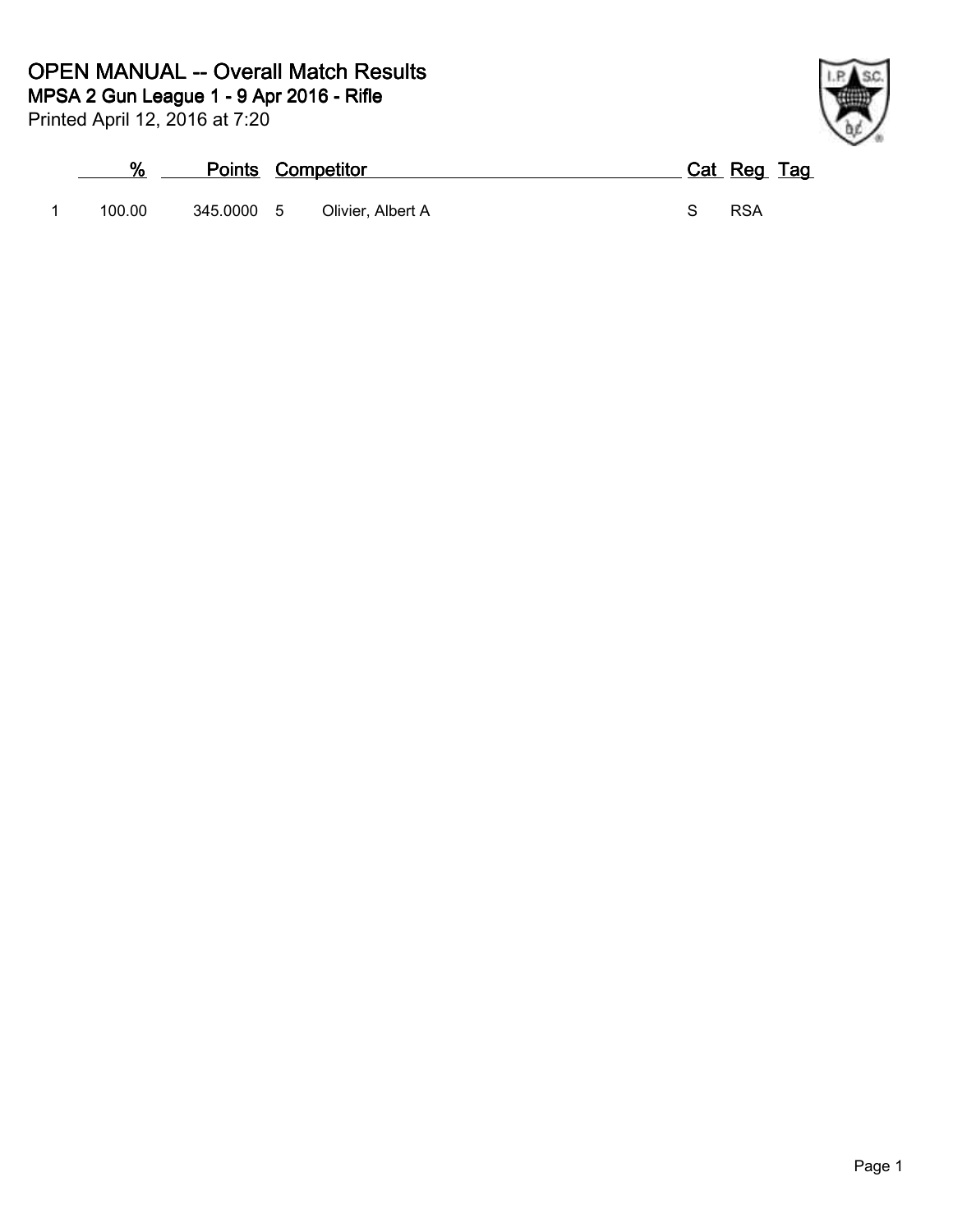**OPEN SEMI-AUTO -- Overall Match Results**

**MPSA 2 Gun League 1 - 9 Apr 2016 Rifle**



Printed April 12, 2016 at 7:20

|    | $\frac{9}{6}$ | <b>Points</b> |    | <b>Competitor</b>      |    | Cat Reg Tag |  |
|----|---------------|---------------|----|------------------------|----|-------------|--|
|    |               |               |    |                        |    |             |  |
| 1  | 100.00        | 339.8385      | 14 | Gower, Ronnie R        |    | <b>RSA</b>  |  |
| 2  | 65.50         | 222.5902      | 3  | McAllister, Mitch M    | S  | <b>RSA</b>  |  |
| 3  | 63.34         | 215,2706      | 10 | Streicher, Phillip P   |    | <b>RSA</b>  |  |
| 4  | 60.19         | 204.5403      | 11 | McAllister, Jarrod J   |    | <b>RSA</b>  |  |
| 5  | 57.77         | 196.3166      | 13 | Heyl, Wilhelm W        |    | <b>RSA</b>  |  |
| 6  | 54.91         | 186.6001      | 7  | Stevenson, Irving I    | SS | <b>RSA</b>  |  |
|    | 45.91         | 156.0336      | 9  | de beer, Johan J       |    | <b>RSA</b>  |  |
| 8  | 43.92         | 149.2669      | 15 | Geldenhuys, Barry B    |    | <b>RSA</b>  |  |
| 9  | 43.75         | 148.6850      | 2  | Fourie, Louis L        | S  | <b>RSA</b>  |  |
| 10 | 27.37         | 93.0230       | 12 | Pretorius, Marius M    |    | <b>RSA</b>  |  |
| 11 | 25.82         | 87.7588       | 4  | McAllister, Yolandi Y  |    | <b>RSA</b>  |  |
| 12 | 20.88         | 70.9466       | 19 | van der Bank, Willem W |    | <b>RSA</b>  |  |
| 13 | 17.62         | 59.8923       | 6  | Olivier, Estelle E     |    | <b>RSA</b>  |  |
| 14 | 12.62         | 42.8826       | 8  | Stevenson, Andrea A    |    | <b>RSA</b>  |  |